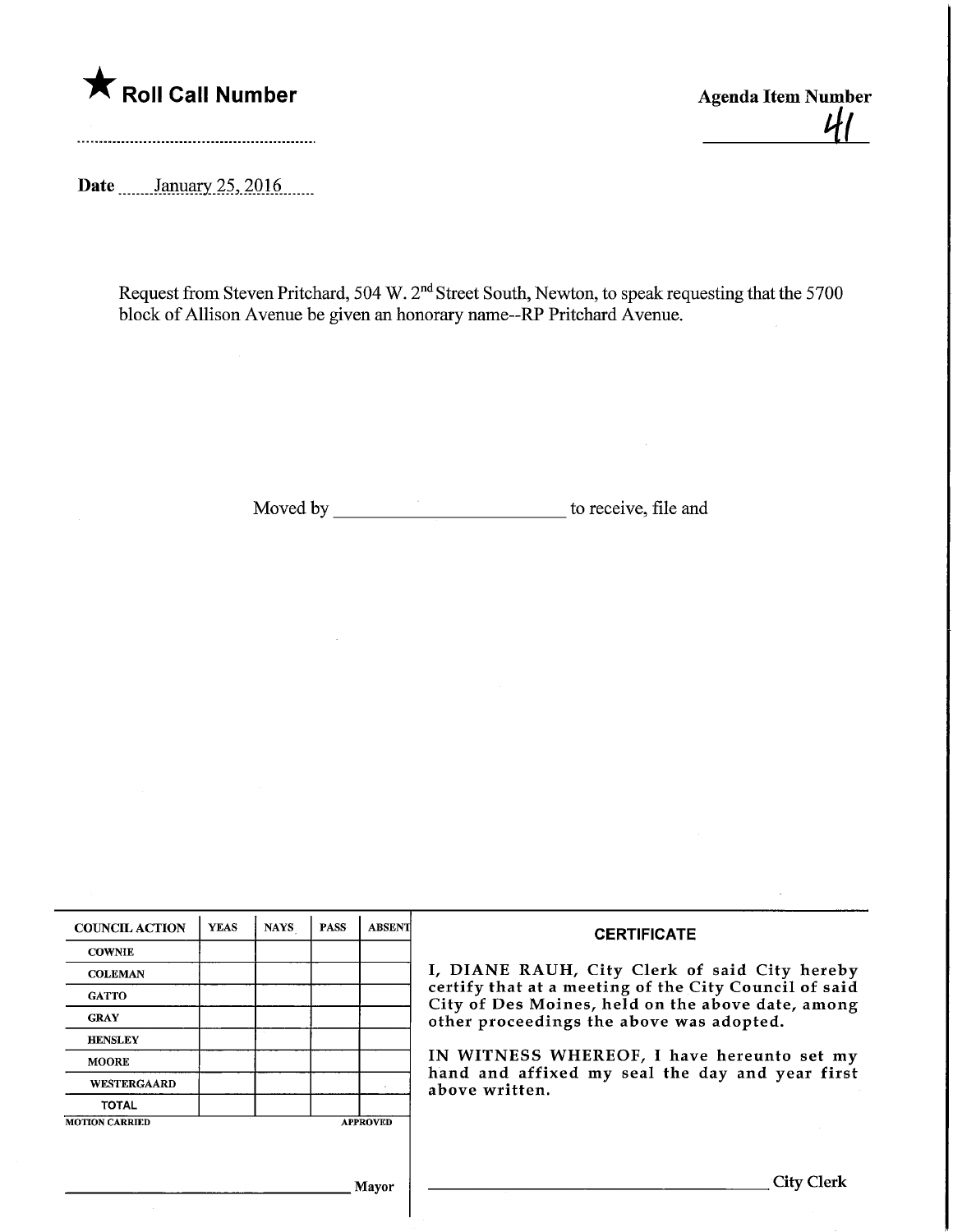## Rauh, Diane I.

**From:** website@dmgov.org<br> **Sent:** Sent: Thursday, January 14 Sent: Sent: Thursday, January 14, 2016 11:49 AM<br>
To: CouncilSpeak To: CouncilSpeak<br>
CouncilSpeak<br>
CityClerk **CouncilSpace CouncilSpace CouncilSpace CouncilSpace CouncilSpace CouncilSpace CouncilSpace CouncilSpace Council**<br>CityClerk Subject: Subject: Request to Speak Before the City Council - form submission

First Name: Mr Steven

Last Name: Pritchard

Address: 504 W. 2nd. Street S.

City: NEWTON

State: IA

Zip: 50208

Phone:5157718910

Email: justlikemyart@gmail.com

Speaker(s): Steven P Pritchard

Meeting Date: Monday, January 25, 2016

Regarding: Changing Name of Street from Allison Ave to RP Pritchard Ave We would like it to read Allison Ave and under it Hon RP Pritchad thus would be on the 5718 Block of Allison ave.

Raymond Paul Pritchard

Raymond Pritchard was active in reading to kids in the local school and moved to Allison (2nd person to move on allison. the street car Trolu went up and down Franklin ave Ray was assigned to an aircrew and completed phases of overseas training at Blythe, California; Pyote, Texas and Dyersburg, Tennessee. He and his crew then picked up a new aircraft at Savannah, Georgia and flew to Valley, Wales through GooseBay, Labrador and Iceland. Ray was assigned to the 384th Bomb Group at Grafton Underwood, England.

Ray flew nine combat missions. The most memorable of which was his last mission, on April 25,1945, a bombing raid on the Skoda Armament Works at Pilsen, Czechoslovakia. "We had to make three bomb runs on the target before it could be seen visually. The flak was murderous. When we got back our tail gunner had a large hole in the tail section right behind his position. We found him lying on his back laughing and looking up where the flak had come through the plane and missed him."

After V-E Day (Victory in Europe) Ray was sent to Istres, France, where his Bomb Group began moving American troops to staging areas for return to the United States. Ray left France in early December, 1945 and returned to England where he boarded the German ocean liner "Europa" to sail back to America.

Ray received his discharge from military service on December 24, 1945 at Camp Grant, Illinois. He had been awarded the Air Medal, European Theater of Operations and World War II Victory Medals. He fought valiantly in WW II in many

 $\ddot{t}$